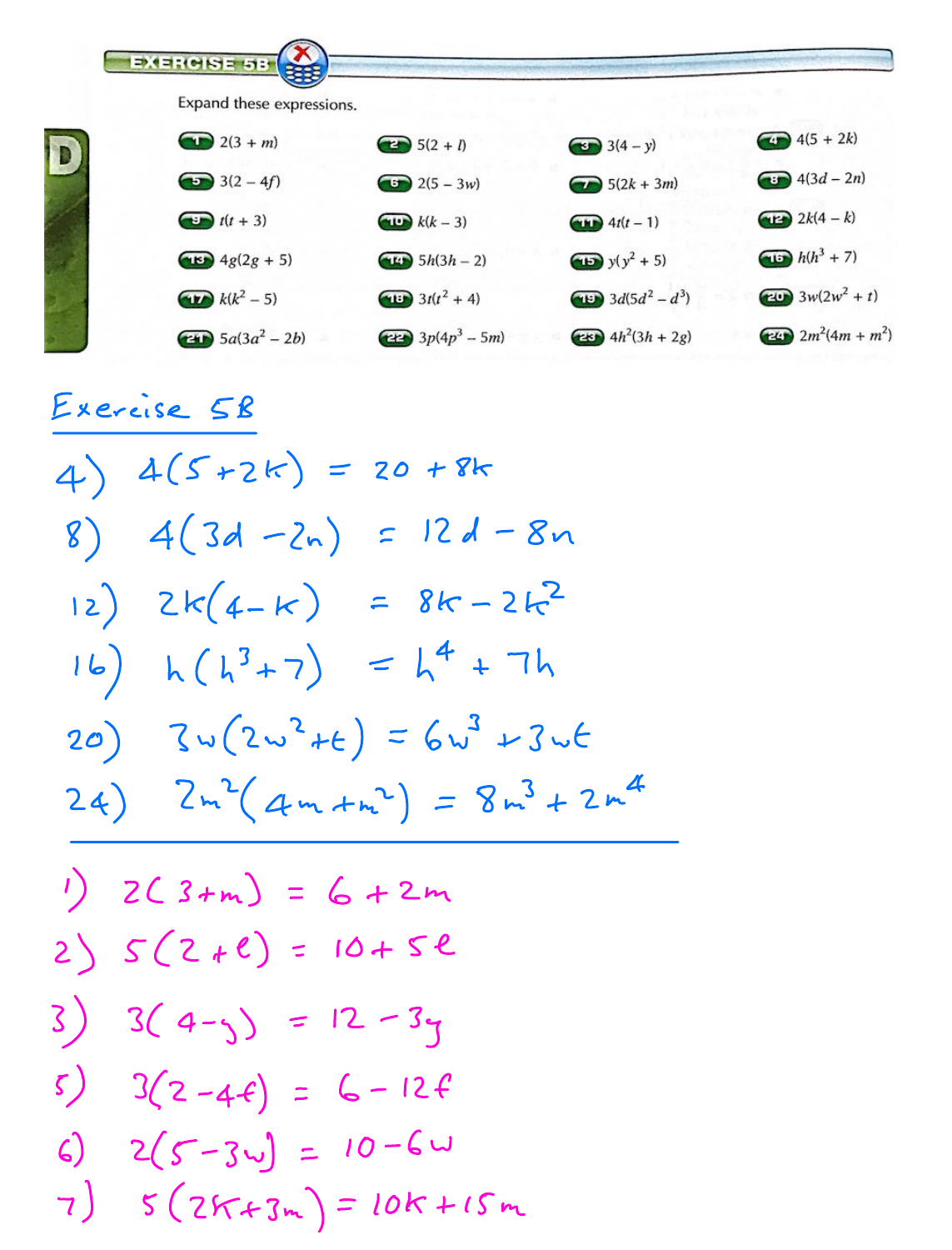9) 
$$
E(4+3) = E^{2}+36
$$
  
\n10)  $K(k-3) = k^{2}-3k$   
\n11)  $4E(-1) = 4e^{2}-6$   
\n13)  $49(25+1) = 86^{2}+209$   
\n14)  $5h(36-2) = 15h^{2}-10h$   
\n15)  $9(5^{2}+5) = 15^{2}-5k$   
\n17)  $k(k^{2}-5) = k^{3}-5k$   
\n18)  $36(6^{2}-d^{3}) = 15d^{3}-3d^{4}$   
\n21)  $5a(3a^{2}-2b) = 15a^{3}-10ab$   
\n22)  $3p(4p^{3}-5m) = 12p^{4}-15pm$   
\n23)  $4h^{2}(36+29) = 12h^{3}+8h^{2}g$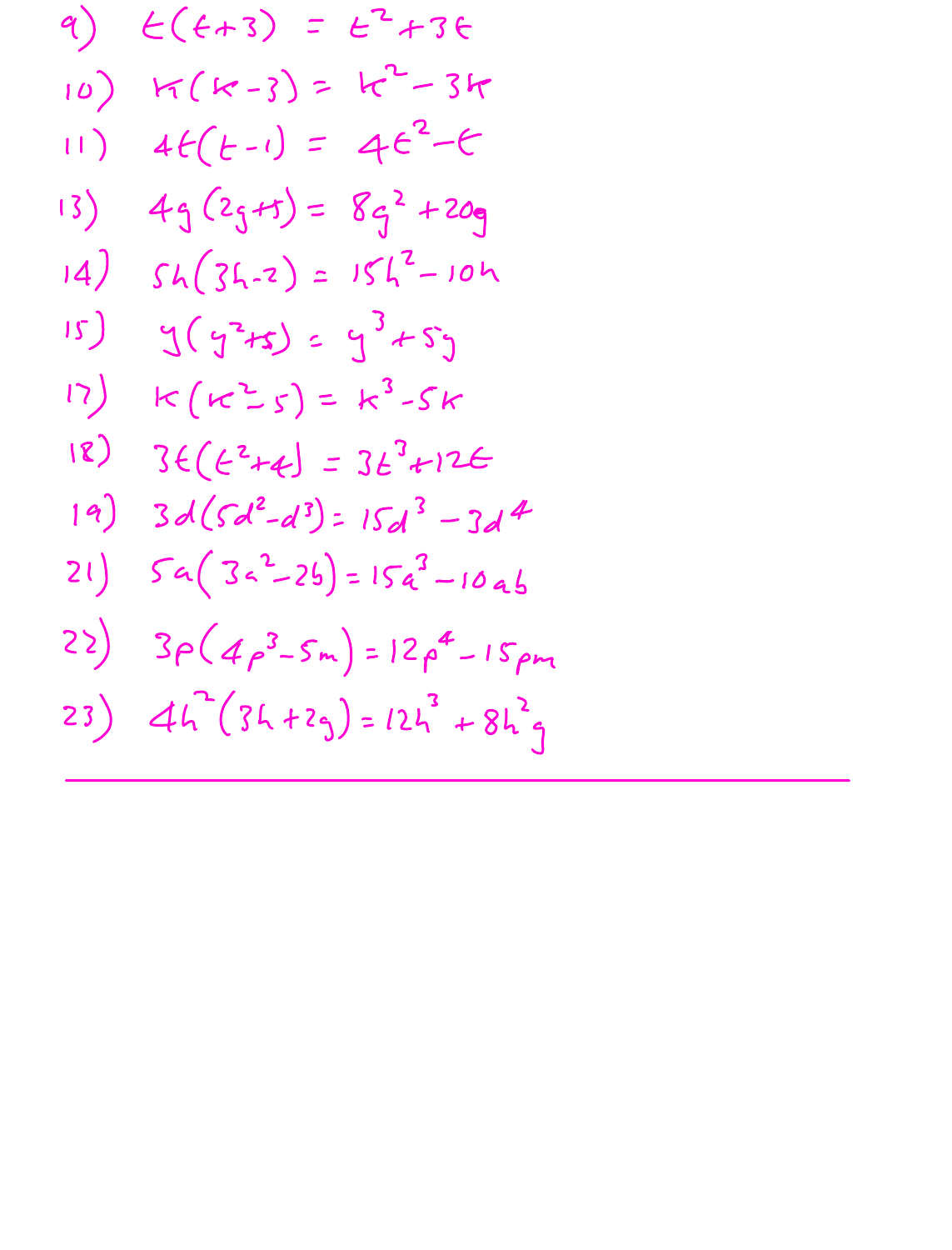

 $a)$   $46 + 36 = 76$ 

- $24)$   $3(4+6) + 2(5+6)$  $= 12 + 36 + 10 + 26$  $=22+5t$
- $3a) 4(3+2h) 2(5+3h)$  $= 12 + 84 - 10 - 64$  $= 2 + 2h$